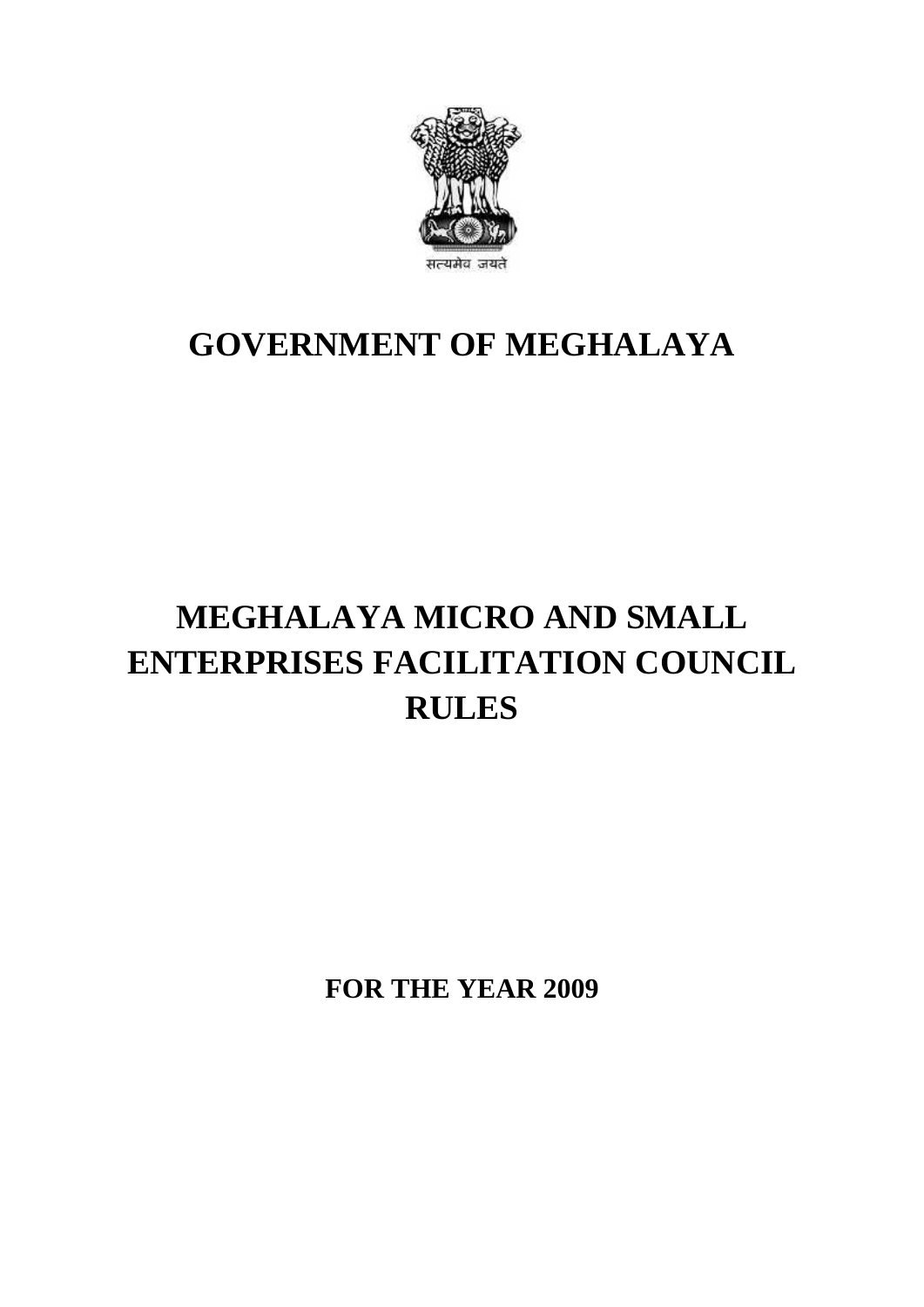## $\frac{1}{2}$  $\frac{1}{2}$ The 29<sup>th</sup> May, 2009.<br>
Sise of the powers confer

**No.IND.119/2006/361.**—In exercise of the powers conferred by Section 30 *read* with sub-section (3) of Section 21 of the Micro, Small and Medium Enterprises Development Act, 2006 (27 of 2006), the Governor of Meghalaya is hereby pleased to make the following rules for providing the manner of filling vacancies and the procedures to be followed in discharge of the functions by the Members of the Meghalaya Micro, Small and Medium Enterprises Facilitation Council and for matters connected therewith, namely— 2006 (27 of 2006), the Governor of Meghalaya is hereby pleased to make the following rules<br>for providing the manner of filling vacancies and the procedures to be followed in discharge<br>of the functions by the Members of the

- Meghalaya Micro and Small Enterprises Facilitation Council Rules, 2009. e functions by the Members of the Meghalaya Micro, Small and M<br>itation Council and for matters connected therewith, namely—<br>**Short title, extent and commencement :—(1)** These rules m<br>Meghalaya Micro and Small Enterprises F (3) They shall come into force with immediate effect from the date as the State Government may, by notification, specify.
	-
- (2) They shall extent to the whole of the State of Meghalaya<br>
(3) They shall come into force with immediate effect from the date as the State<br>
Government may, by notification, specify.<br> **Definitions:**—In these rules, unles **2. Definitions:—**In these rules, unless the context otherwise requires:-
- - (a) "Act" means the Micro, Small and Medium Enterprises Development Act, 2006 (27 of 2006).
	- (b) "Arbitration and Conciliation Act" means the Arbitration and Conciliation Act, 1996 (No 26 of 1996).
	- (c) "Chairperson" means the chairperson of the Council appointed under clause (i) of sub-section (1) of Section 21 of the Act; (b) "Arbitration and Conciliation Act" means the Arbitration and Conciliation Act,<br>1996 (No 26 of 1996).<br>(c) "Chairperson" means the chairperson of the Council appointed under clause (i) of<br>sub-section (1) of Section 21 o
	- established by the State of Meghalaya under Section 20 of the Act; (d) "Council" means the Meghalaya Micro and Small Enterprises Facilitation Council, established by the State of Meghalaya under Section 20 of the Act;<br>
	(e) "Government" means the Government of Meghalaya;<br>
	(f) "Institution"
	-
	- "Institution" means any institution or centre providing alternate dispute resolution services referred to in sub-section (2) and (3) of Section 18 of the Act;
	- (g) "Member" means a member of the Council; and
	- (h) "Section" means a Section of the Act.

The words and expressions used and not defined, but defined in the Act shall have the<br>meanings assigned to them in the Act.<br>The words and expressions used and not defined, but defined in the Act shall have the<br>meanings ass same meanings assigned to them in the Act. (a) Section means a section of the rect.<br>The words and expressions used and not defined, but defined in the Act shall have the<br>examings assigned to them in the Act.<br>**Manner of Appointment, etc.-**<br>(a) The Government shall

### 3. **Manner of Appointment, etc.-**

- (iv) or sub-section (1) of Section 21 of the Act as members of the Council.
- **Manner of Appointment, etc.**<br>
(a) The Government shall appoint the representatives, specified in clauses (ii), (iii) or<br>
(iv) or sub-section (1) of Section 21 of the Act as members of the Council.<br>
(b) When a member of t removed from office or becomes incapable or acting as a member, the Government may, by notification in the Official Gazette appoint a person to fill that vacancy. (iv) or sub-section (1) of Section 21 of the Act as members of the Council.<br>
(b) When a member of the Council dies or resigns or is deemed to have resigned or is<br>
removed from office or becomes incapable or acting as a mem
- two years from the date of his appointment. (c) A member, other than the chairperson, shall hold office for a period not exceeding<br>two years from the date of his appointment.<br>(d) A member appointed under clause (ii), (iii) and (iv) of sub-section (1) of Section 21
- shall cease to be a member of the Council if he ceases to represent the category or interest from which he was so appointed.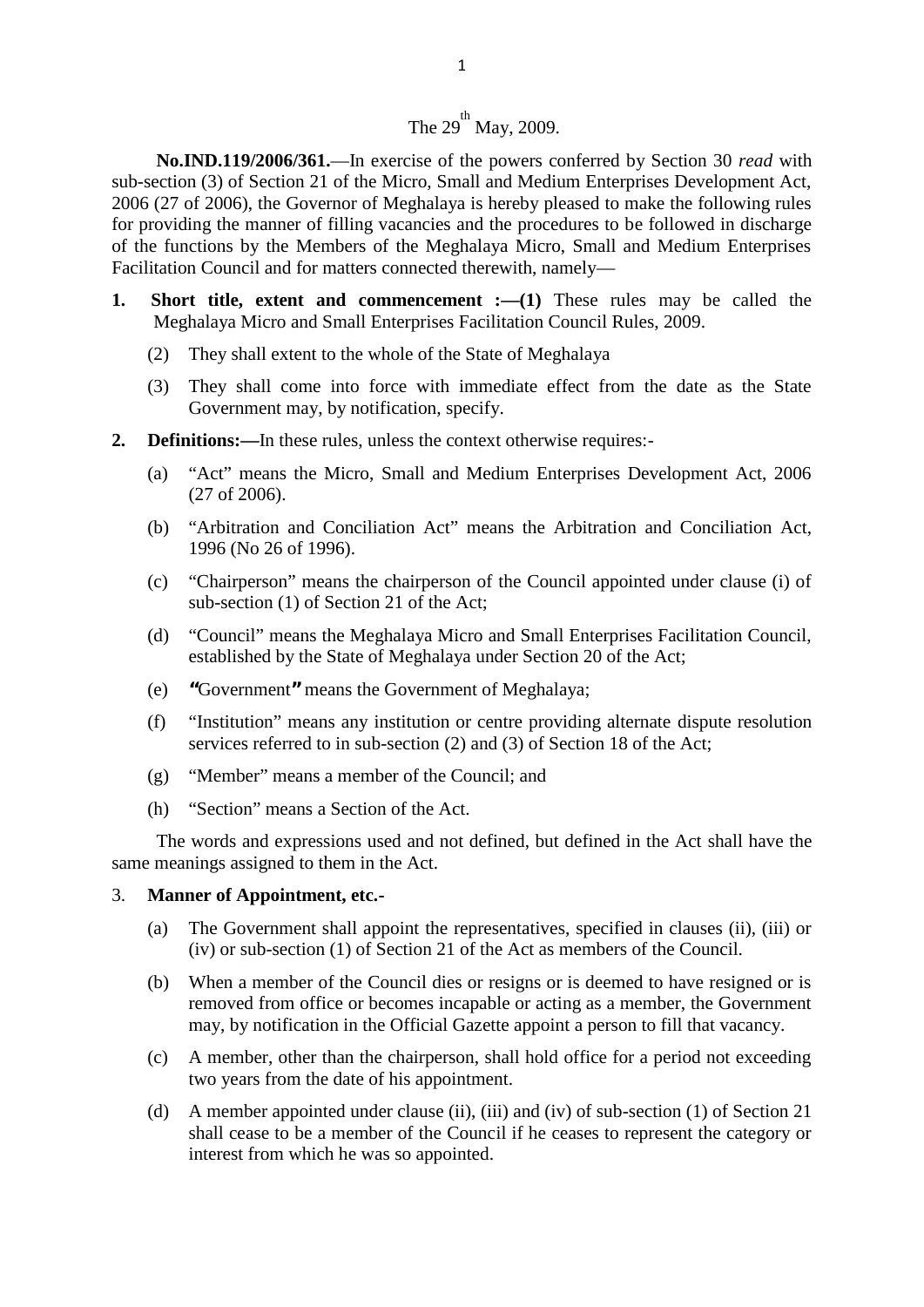- (e) Any member of the Council may resign from the Council by sending one month's notice in writing to the Government. The power to accept the resignation of a member shall vest in the Government. (e) Any member of the Council may resign from the Council by sending one notice in writing to the Government. The power to accept the resignation-<br>member shall vest in the Government.<br>(f) The Government may remove any memb (ii) if he is of unsound mind and stands so declared by a competent court; or<br>
(ii) if he is of unsound mind and stands so declared by a competent court; or<br>
(ii) if he becomes bankrupt to his creditors; or member shall vest in the Government.<br>
The Government may remove any member from offic<br>
(i) if he is of unsound mind and stands so declared l<br>
(ii) if he becomes bankrupt to his creditors; or<br>
(iii) if he is convicted of an
- -
	-
- (i) if he is of unsound mind and stands so declared by a competent court; or<br>
(ii) if he becomes bankrupt to his creditors; or<br>
(iii) if he is convicted of any offence which is punishable under the Indian Penal<br>
Code (Act Code (Act XLV) of 1860; or
	- (i) if he is of ansoand initia and stands so declared by a competent coalt, of<br>
	(ii) if he is convicted of any offence which is punishable under the Indian Penal<br>
	Code (Act XLV) of 1860; or<br>
	(iv) if he absents himself fro the leave of the Chairperson, and, in any case, from five consecutive meetings; or Code (Act XLV) of 1860; or<br>
	(iv) if he absents himself from three consecutive meetings of the Council without<br>
	the leave of the Chairperson, and, in any case, from five consecutive meetings;<br>
	or<br>
	(v) acquired such financia
	- Government, to affect prejudicially his function as a member. (v) acquired such financial or other interest as is likely, in the opinion of the Government, to affect prejudicially his function as a member.<br> **edure to be followed in the discharge of functions of the Council—**<br>
	(i) Th

#### 4. **Procedure to be followed in the discharge of functions of the Council—**

- 
- (ii) At least seven days, notice shall ordinarily be given for any meeting. However, in case of urgency a meeting may be called at such shorter notice as the Chairperson may consider sufficient. (i) The Council shall meet at least once a month.<br>
(ii) At least seven days, notice shall ordinarily be given for any meeting.<br>
However, in case of urgency a meeting may be called at such shorter notice as<br>
the Chairperson
- terms of Section 26 of the Arbitration and Conciliation Act, 1996.
- However, in case of urgency a meeting may be called at such shorter notice as<br>the Chairperson may consider sufficient.<br>(iii) The Council may appoint/or engage the services of one or more experts in<br>terms of Section 26 of t apply to the court under Section 27 of Arbitration and Conciliation Act, 1996 for assistance in taking evidence. terms of Section 26 of the Arbitration and Conciliation Act, 1996.<br>
(iv) The Council, or a party to the dispute may, with the approval of the Council<br>
apply to the court under Section 27 of Arbitration and Conciliation Act
- services, terms of payment, if any, agreed between the supplier and buyer, actual payment received with date, amount due and the interest duly calculated under Section 16 of the Act, supported by an affidavit, with necessary court fee stamp affixed thereon. The Chairperson of the Council may require any petitioner to provide further particulars of the claim or any relevant documents in support of the claim as he may consider necessary for the purpose of the proceedings. If the petitioner fails or omits to do so within fifteen days of under Section 16 of the Act, supported by an affidavit, with necessary court<br>fee stamp affixed thereon. The Chairperson of the Council may require any<br>petitioner to provide further particulars of the claim or any relevant may, for sufficient cause, allow, the Council may terminate the proceedings without prejudice to the right of the petitioners to make fresh reference if he is otherwise entitled to do so. The petitioner shall also simultaneously send a copy of the reference to the buyer or buyers against whom the reference is directed. (vi) The reference/application shall be acknowledged forthwith if it is delivered at the office of the Council. Where the reference/application is received by the office of the Council. Where the reference/application is r
- the office of the Council. Where the reference/application is received by registered post, its receipt shall be acknowledged on the same day. The Chairperson shall cause the buyer to furnish his detailed response to the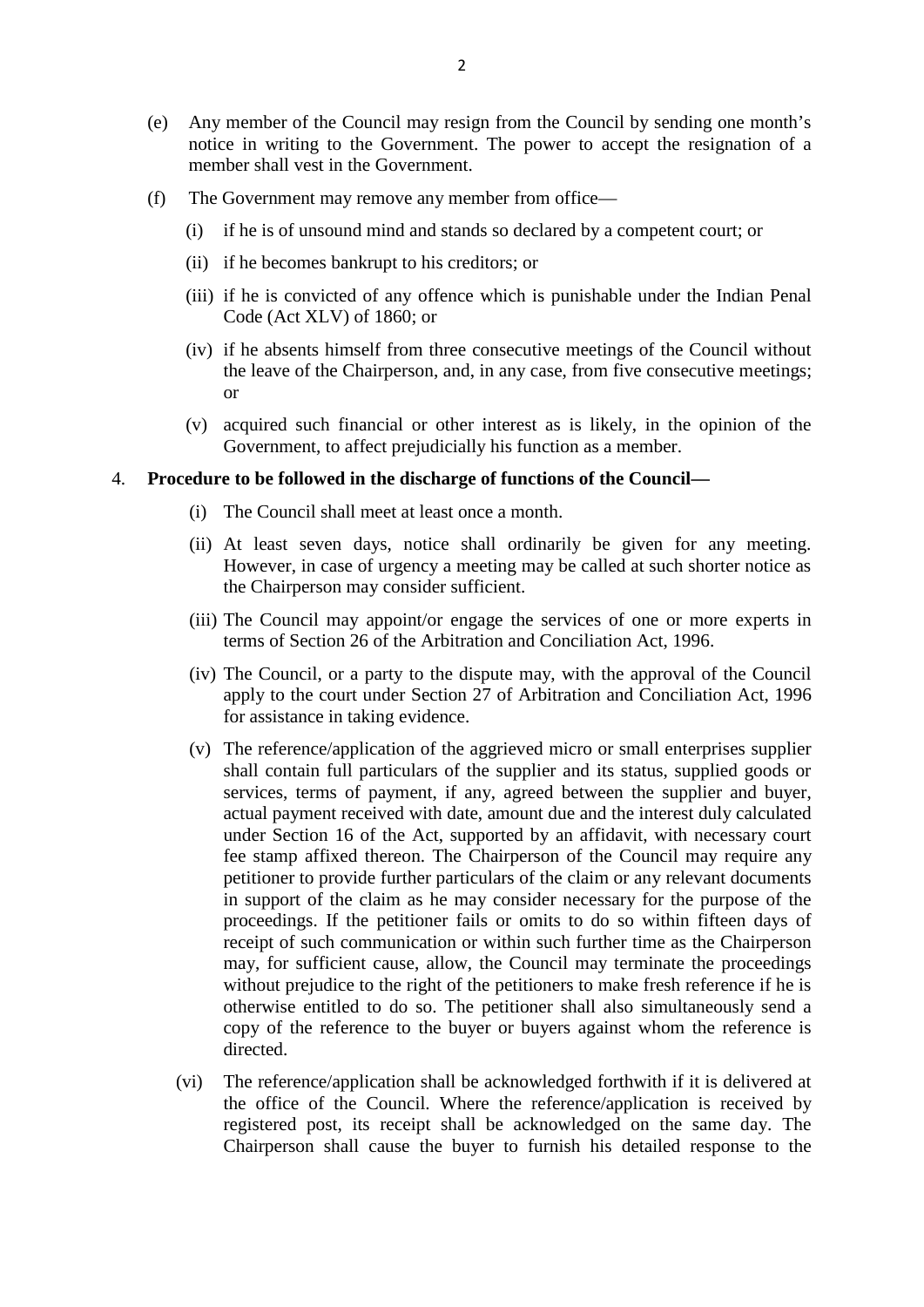reference of receipt by the buyer or within such further time not exceeding fifteen days, as he may, for sufficient cause allow.

- 3<br>
reference of receipt by the buyer or within such further time not exceeding<br>
fifteen days, as he may, for sufficient cause allow.<br>
(vii) On receipt of a reference under Section 18 of the Act, the Chairperson of the<br>
Cou examined and, on being satisfied with the reference making a *prima facie* case of delayed payment, cause the reference to be placed before the Council at its next immediate meeting for consideration. The Chairperson shall also ensure that each reference received within two weeks of the date of the last preceding Council shall cause the reference and the buyers response thereto to be examined and, on being satisfied with the reference making a *prima facie* case of delayed payment, cause the reference to be placed before the Counci consideration of the Council at its next immediate meeting. (viii) The Council shall either itself conduct conciliation in each reference placed before it or seek the assistance of any institute or centre providing alternate before it or seek the assistance of any institute or cent meeting of the Council is examined and, if found in order, is placed for consideration of the Council at its next immediate meeting.<br>The Council shall either itself conduct conciliation in each reference placed before it o
- dispute resolution services by consideration of the Council at its next immediate meeting.<br>
viii) The Council shall either itself conduct conciliation in each reference placed<br>
before it or seek the assistance of any institute or centre providing altern
- conciliation. The provisions of Sections 65 to 81 of the Arbitration and Conciliation Act, 1996 shall apply to such a reference as if the conciliation was initiated under Part III of that Act. (ix) making a reference to such an institution or centre, for conducting<br>conciliation. The provisions of Sections 65 to 81 of the Arbitration and<br>Conciliation Act, 1996 shall apply to such a reference as if the conciliati require the provisions of Sections 65 to 81 of the Arbitration and<br>Conciliation Act, 1996 shall apply to such a reference as if the conciliation<br>was initiated under Part III of that Act.<br>The Council or the institute to whi
- conciliation. The provisions of beetions of the application and Conciliation and Conciliation Act, 1996 shall apply to such a reference as if the conciliation was initiated under Part III of that Act.<br>The Council or the in Council or the institute shall first make efforts to bring about conciliation between the buyer and the supplier. The institute shall submit its report to the The Council or the institute to which it has been referred for conciliation shall require the supplier and the buyer concerned to appear before it by issuing notices to both parties in this behalf. On the appearance of bot periods as the Council may specify. (xi) When such conciliation does not lead to settlement of the dispute, the Council shall either itself act as an Arbitrator for final settlement of the dispute, the Council shall either itself act as an Arbitrator for fin
- shall either itself act as an Arbitrator for final settlement of the dispute or refer When such conciliation does not lead to settlement of the dispute, the Council shall either itself act as an Arbitration for final settlement of the dispute or refer it to an institute for such arbitration, in accordance w Arbitration and Conciliation Act, 1996. The supplier or the buyer may, either in person or through his lawyer registered with any court present his case before the Council or the institute during the arbitration proceedings. The institute shall submit its report to the Council within such time as the Council may stipulate. (xii) Any decision of the Council shall be made by a majority of its members present at the meeting of the Council shall be made by a majority of its members present at the meeting of the Council.
- present at the meeting of the Council.
- institute shall submit its report to the Council within such time as the Council<br>may stipulate.<br>(xii) Any decision of the Council shall be made by a majority of its members<br>present at the meeting of the Council.<br>(xiii) The Arbitration and Conciliation Act, 1996 and within the time specified in subsection (5) of Section 18 of the Act. The award shall be stamped in accordance with the relevant law in force. Copies of the award shall be made available within seven days of filing of an application. (xiv) The council shall have an about a wall in accordance with section 51 of the Arbitration and Conciliation Act, 1996 and within the time specified in subsection (5) of Section 18 of the Act. The award shall be stamped
- notwithstanding anything inconsistent therewith contained in any other law for the time being in force. within seven days of filing of an application.<br>
(xiv) The provisions of Sections 15 to 23 of the Act shall have effect<br>
notwithstanding anything inconsistent therewith contained in any other law for<br>
the time being in forc
- forward the proceedings of every meeting of the Council including Annual